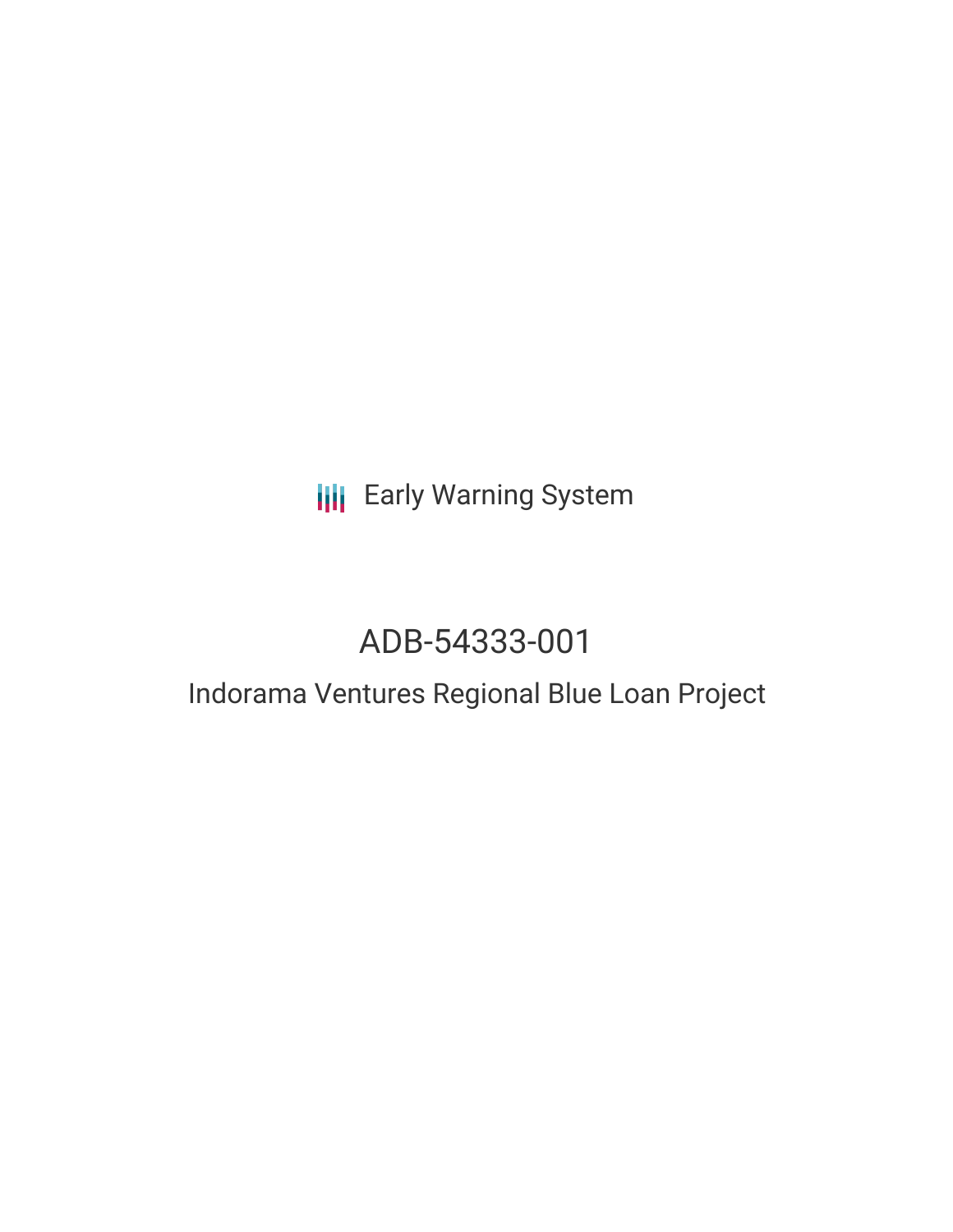

#### **Quick Facts**

| <b>Countries</b>               | India, Indonesia, Philippines, Thailand   |
|--------------------------------|-------------------------------------------|
| <b>Financial Institutions</b>  | Asian Development Bank (ADB)              |
| <b>Bank Risk Rating</b>        | B                                         |
| <b>Voting Date</b>             | 2020-11-23                                |
| <b>Borrower</b>                | Indorama Ventures Global Services Limited |
| <b>Sectors</b>                 | Water and Sanitation                      |
| <b>Investment Amount (USD)</b> | \$100.00 million                          |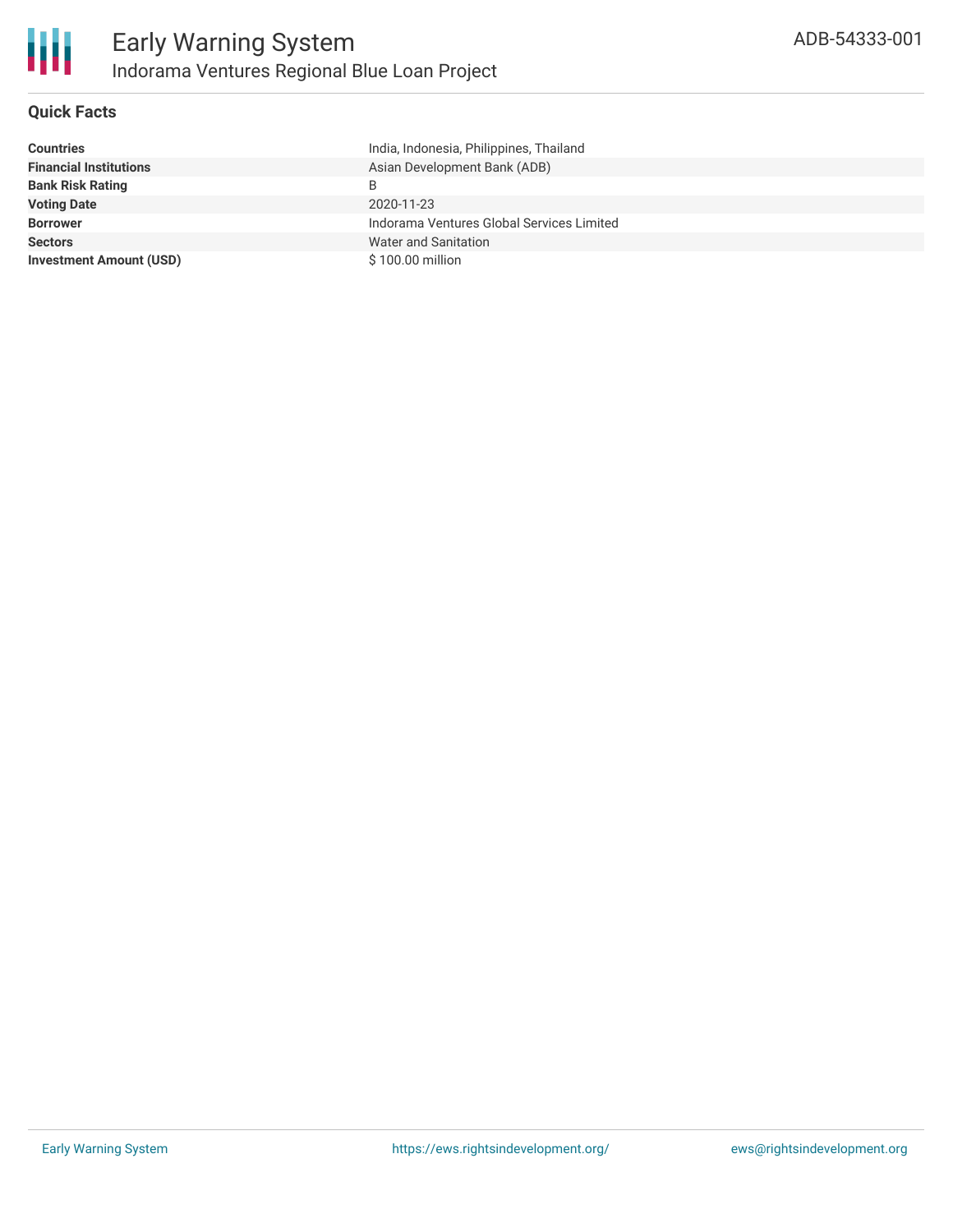

#### **Project Description**

The Asian Development Bank and Indorama Ventures Public Company Limited (IVL) signed a \$100 million financing package to reduce the environmental impact of plastic and promote a circular economy by boosting the capacity of IVL's plastic recycling plants in India, Indonesia, the Philippines, and Thailand.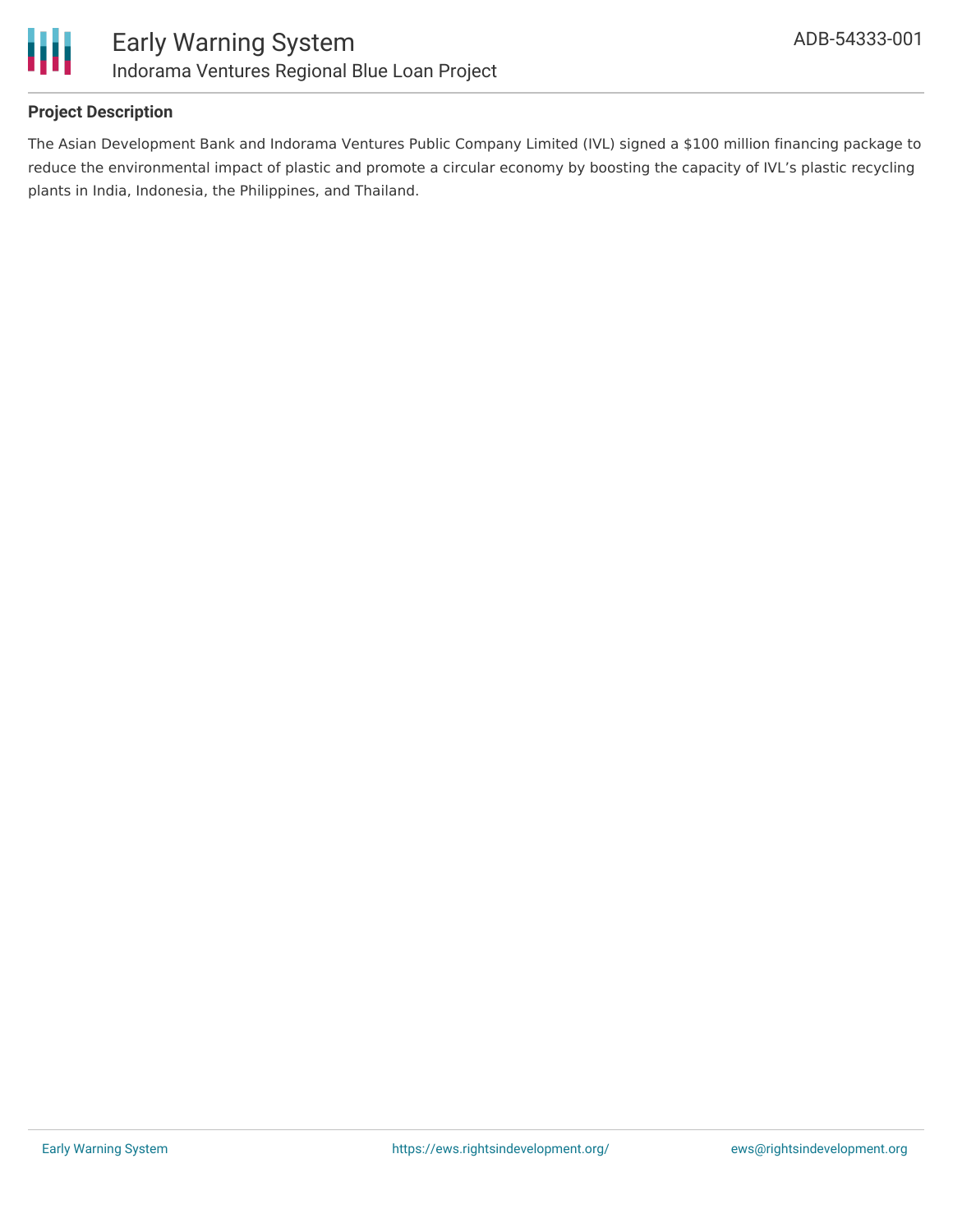

### Early Warning System Indorama Ventures Regional Blue Loan Project

#### **Investment Description**

Asian Development Bank (ADB)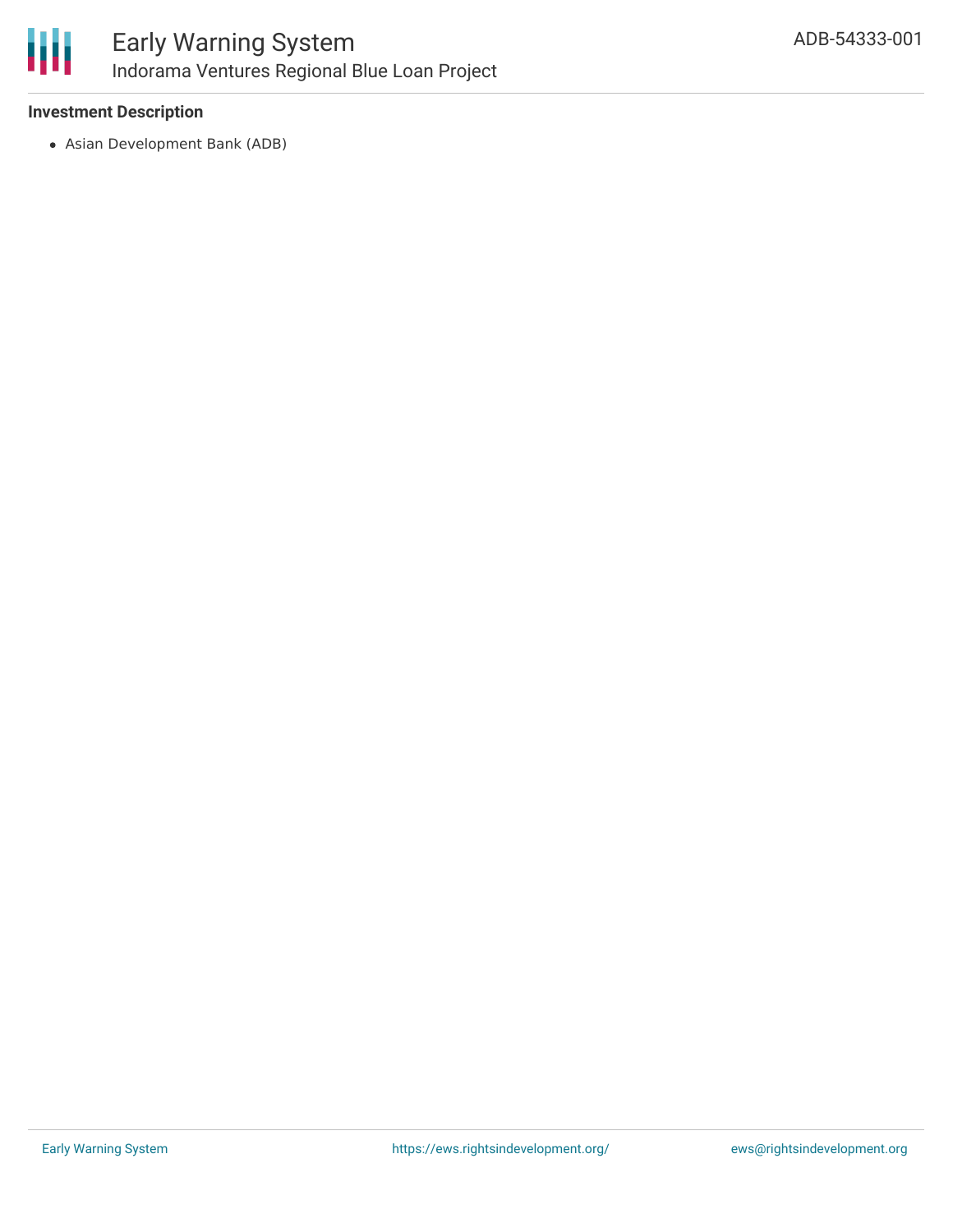

#### **Private Actors Description**

Indorama Ventures Public Company Limited s one of the world's leading petrochemicals producers, with a global manufacturing footprint across Africa, Asia Pacific, Europe and Americas. IVL is a leading global producer of resins with integrated operations in the polyethylene terephthalate ("PET") value chain."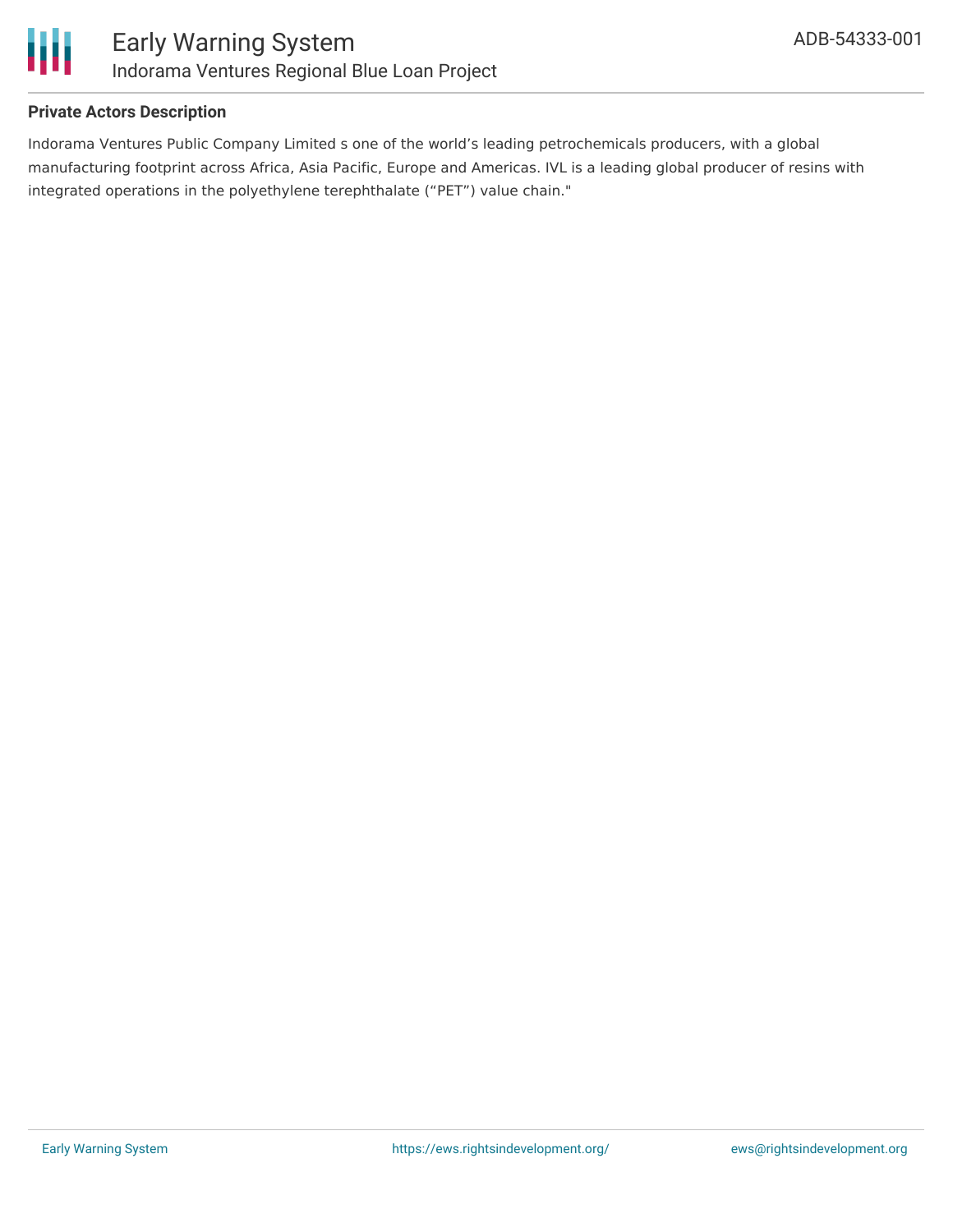

#### **Contact Information**

ADB

Hashizume, Shuji

Project contacts not available at the time of disclosure.

#### ACCESS TO INFORMATION

You can submit an information request for project information at: https://www.adb.org/forms/request-information-form

ADB has a two-stage appeals process for requesters who believe that ADB has denied their request for information in violation of its Access to Information Policy. You can learn more about filing an appeal at: https://www.adb.org/site/disclosure/appeals

#### ACCOUNTABILITY MECHANISM OF ADB

The Accountability Mechanism is an independent complaint mechanism and fact-finding body for people who believe they are likely to be, or have been, adversely affected by an Asian Development Bank-financed project. If you submit a complaint to the Accountability Mechanism, they may investigate to assess whether the Asian Development Bank is following its own policies and procedures for preventing harm to people or the environment. You can learn more about the Accountability Mechanism and how to file a complaint at: http://www.adb.org/site/accountability-mechanism/main.